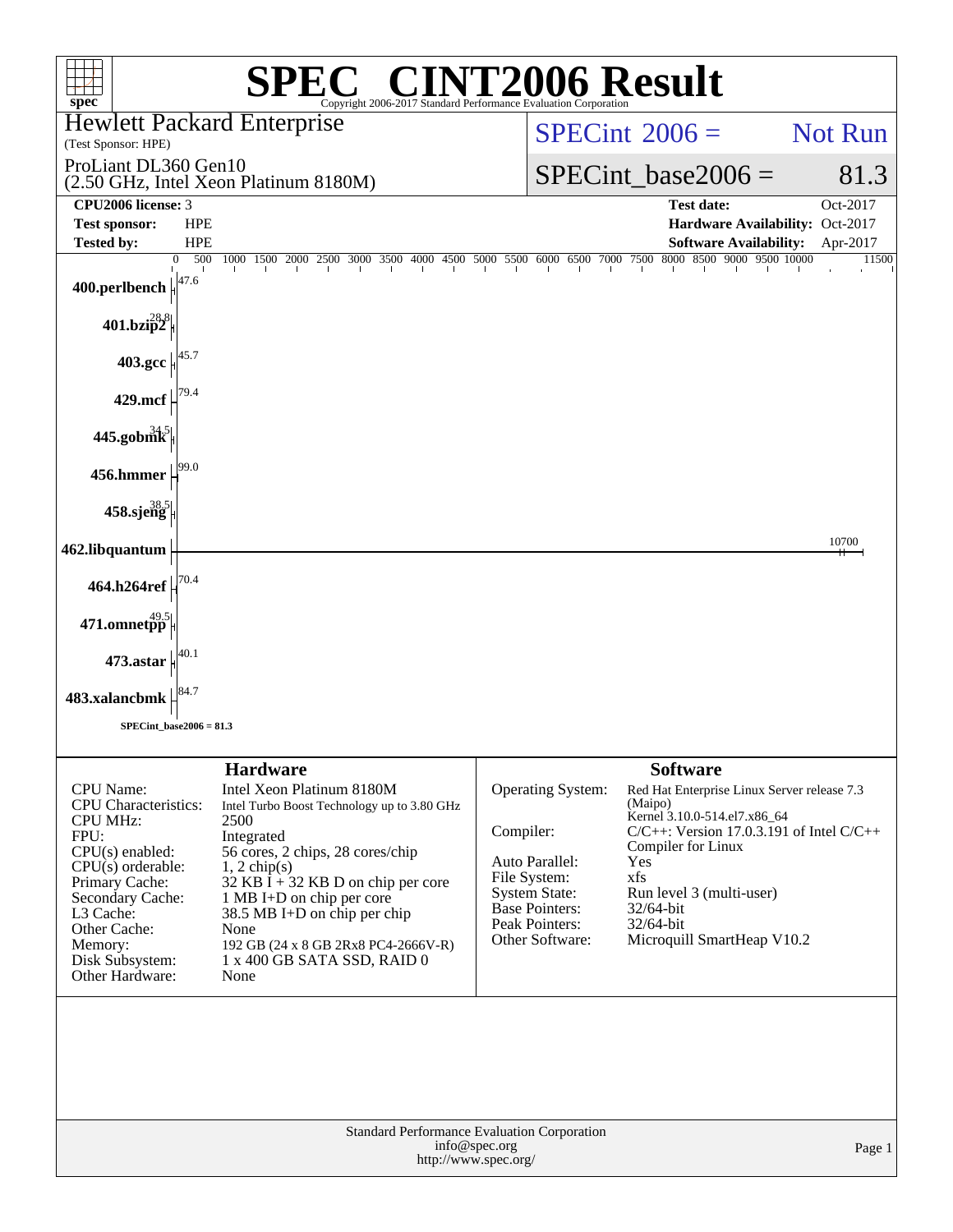

Hewlett Packard Enterprise

(Test Sponsor: HPE)

ProLiant DL360 Gen10

(2.50 GHz, Intel Xeon Platinum 8180M)

 $SPECint2006 =$  Not Run

## SPECint base2006 =  $81.3$

**[CPU2006 license:](http://www.spec.org/auto/cpu2006/Docs/result-fields.html#CPU2006license)** 3 **[Test date:](http://www.spec.org/auto/cpu2006/Docs/result-fields.html#Testdate)** Oct-2017

**[Test sponsor:](http://www.spec.org/auto/cpu2006/Docs/result-fields.html#Testsponsor)** HPE **[Hardware Availability:](http://www.spec.org/auto/cpu2006/Docs/result-fields.html#HardwareAvailability)** Oct-2017 **[Tested by:](http://www.spec.org/auto/cpu2006/Docs/result-fields.html#Testedby)** HPE **[Software Availability:](http://www.spec.org/auto/cpu2006/Docs/result-fields.html#SoftwareAvailability)** Apr-2017

#### **[Results Table](http://www.spec.org/auto/cpu2006/Docs/result-fields.html#ResultsTable)**

|                                                                                                          | <b>Base</b>    |              |                |       |                |       | <b>Peak</b>    |              |                |              |                |              |
|----------------------------------------------------------------------------------------------------------|----------------|--------------|----------------|-------|----------------|-------|----------------|--------------|----------------|--------------|----------------|--------------|
| <b>Benchmark</b>                                                                                         | <b>Seconds</b> | <b>Ratio</b> | <b>Seconds</b> | Ratio | <b>Seconds</b> | Ratio | <b>Seconds</b> | <b>Ratio</b> | <b>Seconds</b> | <b>Ratio</b> | <b>Seconds</b> | <b>Ratio</b> |
| 400.perlbench                                                                                            | 205            | 47.7         | 205            | 47.6  | 205            | 47.6  |                |              |                |              |                |              |
| 401.bzip2                                                                                                | 335            | 28.8         | 335            | 28.8  | 335            | 28.8  |                |              |                |              |                |              |
| $403.\mathrm{gcc}$                                                                                       | 176            | 45.8         | 176            | 45.7  | 176            | 45.7  |                |              |                |              |                |              |
| $429$ .mcf                                                                                               | 115            | 79.0         | 115            | 79.4  | 113            | 80.7  |                |              |                |              |                |              |
| $445$ .gobmk                                                                                             | 304            | 34.5         | 304            | 34.5  | 304            | 34.5  |                |              |                |              |                |              |
| 456.hmmer                                                                                                | 94.2           | 99.1         | 94.3           | 99.0  | 95.0           | 98.2  |                |              |                |              |                |              |
| 458.sjeng                                                                                                | 315            | 38.5         | 315            | 38.5  | 314            | 38.5  |                |              |                |              |                |              |
| 462.libquantum                                                                                           | 1.94           | 10700        | 1.93           | 10700 | 1.88           | 11000 |                |              |                |              |                |              |
| 464.h264ref                                                                                              | 314            | 70.4         | 317            | 69.9  | 314            | 70.5  |                |              |                |              |                |              |
| 471.omnetpp                                                                                              | 128            | 48.8         | 126            | 49.5  | 125            | 49.8  |                |              |                |              |                |              |
| $473$ . astar                                                                                            | 175            | 40.1         | 174            | 40.2  | <u>175</u>     | 40.1  |                |              |                |              |                |              |
| 483.xalancbmk                                                                                            | 81.4           | 84.7         | 81.4           | 84.8  | 81.5           | 84.7  |                |              |                |              |                |              |
| Results appear in the order in which they were run. Bold underlined text indicates a median measurement. |                |              |                |       |                |       |                |              |                |              |                |              |

#### **[Operating System Notes](http://www.spec.org/auto/cpu2006/Docs/result-fields.html#OperatingSystemNotes)**

 Stack size set to unlimited using "ulimit -s unlimited" Transparent Huge Pages enabled by default Filesystem page cache cleared with: shell invocation of 'sync; echo 3 > /proc/sys/vm/drop\_caches' prior to run irqbalance disabled with "systemctl stop irqbalance" tuned profile set wtih "tuned-adm profile throughput-performance"

#### **[Platform Notes](http://www.spec.org/auto/cpu2006/Docs/result-fields.html#PlatformNotes)**

 BIOS Configuration: Intel Hyperthreading set to Disabled Thermal Configuration set to Maximum Cooling Memory Patrol Scrubbing set to Disabled LLC Prefetcher set to Enabled LLC Dead Line Allocation set to Disabled Workload Pofile set to General Peak Frequency Compute Energy/Performance Bias set to Maximum Performance Uncore Frequency Scaling set to Auto Workload Pofile set to Custom NUMA Group Size Optimization set to Flat

 Sysinfo program /home/cpu2006/config/sysinfo.rev6993 Revision 6993 of 2015-11-06 (b5e8d4b4eb51ed28d7f98696cbe290c1) running on DL360G10 Wed Oct 11 04:54:59 2017

 This section contains SUT (System Under Test) info as seen by some common utilities. To remove or add to this section, see:

Continued on next page

Standard Performance Evaluation Corporation [info@spec.org](mailto:info@spec.org) <http://www.spec.org/>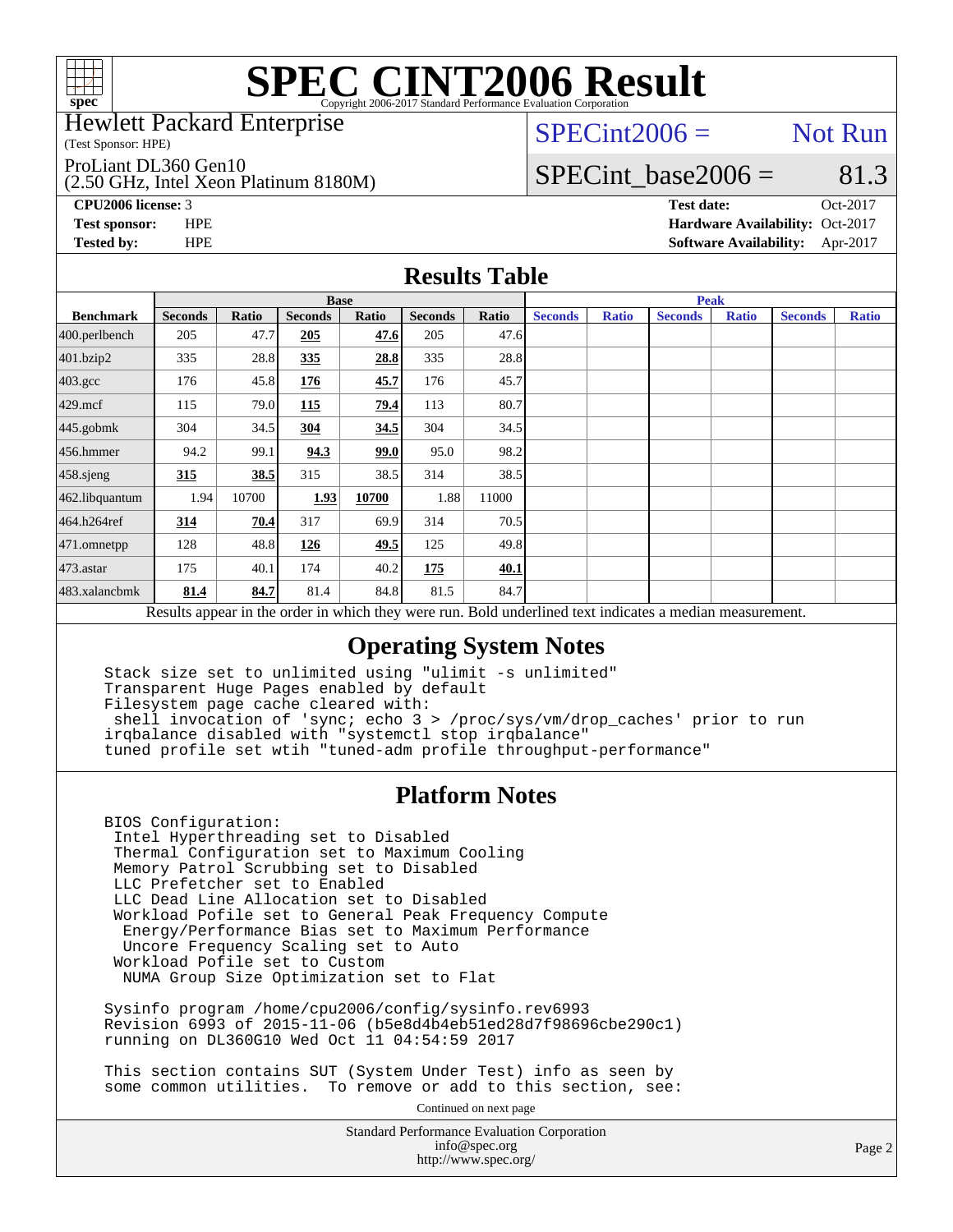

Hewlett Packard Enterprise

(2.50 GHz, Intel Xeon Platinum 8180M)

(Test Sponsor: HPE)

 $SPECint2006 =$  Not Run

ProLiant DL360 Gen10

 $SPECTnt\_base2006 = 81.3$ 

**[CPU2006 license:](http://www.spec.org/auto/cpu2006/Docs/result-fields.html#CPU2006license)** 3 **[Test date:](http://www.spec.org/auto/cpu2006/Docs/result-fields.html#Testdate)** Oct-2017 **[Test sponsor:](http://www.spec.org/auto/cpu2006/Docs/result-fields.html#Testsponsor)** HPE **[Hardware Availability:](http://www.spec.org/auto/cpu2006/Docs/result-fields.html#HardwareAvailability)** Oct-2017 **[Tested by:](http://www.spec.org/auto/cpu2006/Docs/result-fields.html#Testedby)** HPE **[Software Availability:](http://www.spec.org/auto/cpu2006/Docs/result-fields.html#SoftwareAvailability)** Apr-2017

#### **[Platform Notes \(Continued\)](http://www.spec.org/auto/cpu2006/Docs/result-fields.html#PlatformNotes)**

 <http://www.spec.org/cpu2006/Docs/config.html#sysinfo> From /proc/cpuinfo model name : Intel(R) Xeon(R) Platinum 8180M CPU @ 2.50GHz

 2 "physical id"s (chips) 56 "processors" cores, siblings (Caution: counting these is hw and system dependent. The following excerpts from /proc/cpuinfo might not be reliable. Use with caution.) cpu cores : 28 siblings physical 0: cores 0 1 2 3 4 5 6 8 9 10 11 12 13 14 16 17 18 19 20 21 22 24 25 26 27 28 29 30 physical 1: cores 0 1 2 3 4 5 6 8 9 10 11 12 13 14 16 17 18 19 20 21 22 24 25 26 27 28 29 30 cache size : 39424 KB From /proc/meminfo MemTotal: 197745112 kB<br>HugePages Total: 0 HugePages\_Total: 0<br>Hugepagesize: 2048 kB Hugepagesize: From /etc/\*release\* /etc/\*version\* os-release: NAME="Red Hat Enterprise Linux Server" VERSION="7.3 (Maipo)" ID="rhel" ID\_LIKE="fedora" VERSION\_ID="7.3" PRETTY\_NAME="Red Hat Enterprise Linux Server 7.3 (Maipo)" ANSI\_COLOR="0;31" CPE\_NAME="cpe:/o:redhat:enterprise\_linux:7.3:GA:server" redhat-release: Red Hat Enterprise Linux Server release 7.3 (Maipo) system-release: Red Hat Enterprise Linux Server release 7.3 (Maipo) system-release-cpe: cpe:/o:redhat:enterprise\_linux:7.3:ga:server uname -a: Linux DL360G10 3.10.0-514.el7.x86\_64 #1 SMP Wed Oct 19 11:24:13 EDT 2016 x86\_64 x86\_64 x86\_64 GNU/Linux run-level 3 Oct 11 00:40 SPEC is set to: /home/cpu2006<br>Filesystem Type Size Used Avail Use% Mounted on /dev/mapper/rhel\_dl360g10-home xfs 318G 40G 279G 13% /home Additional information from dmidecode: Warning: Use caution when you interpret this section. The 'dmidecode' program reads system data which is "intended to allow hardware to be accurately determined", but the intent may not be met, as there are frequent changes to hardware, firmware, and the "DMTF SMBIOS" standard. Continued on next page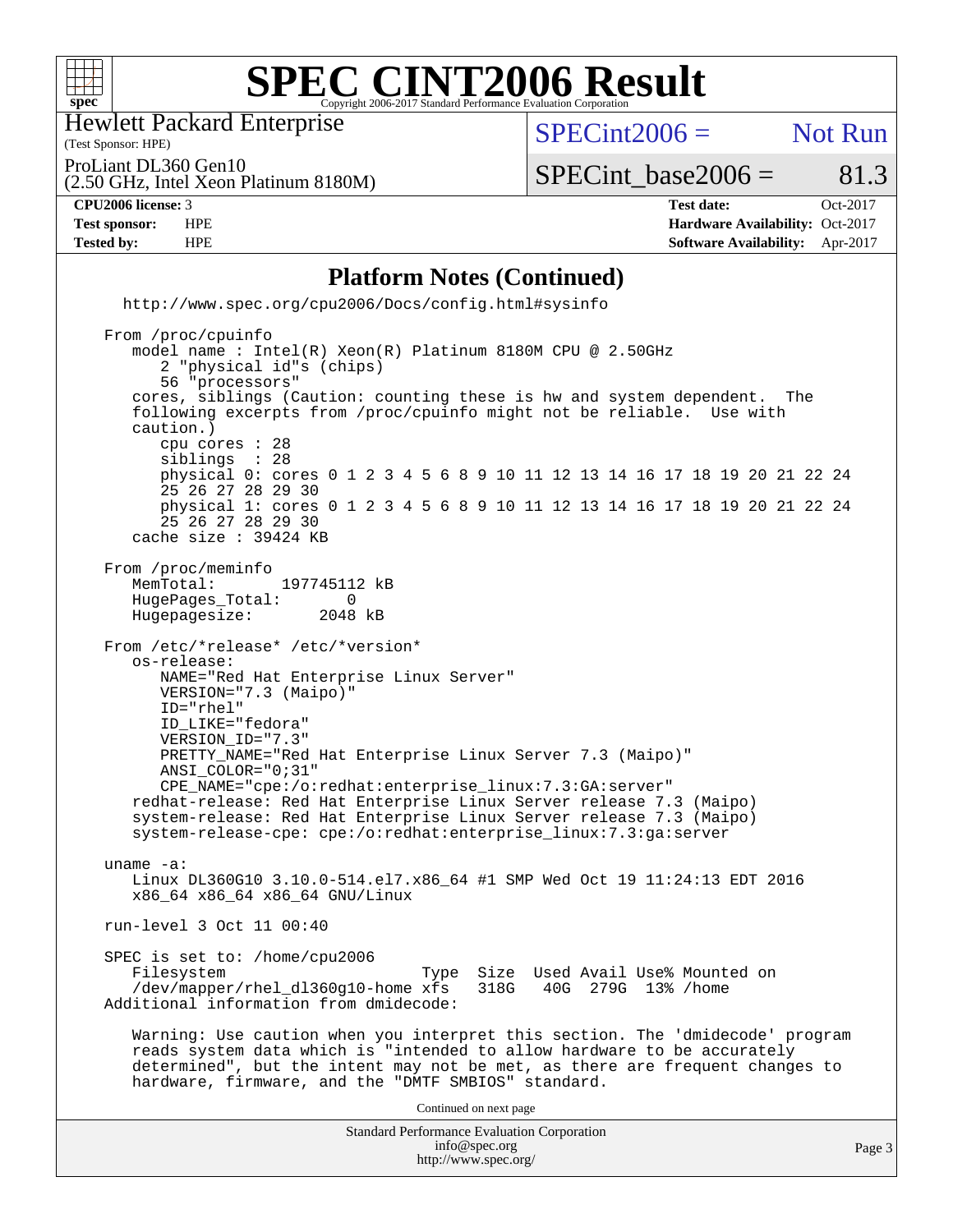

Hewlett Packard Enterprise

(Test Sponsor: HPE)

 $SPECint2006 =$  Not Run

(2.50 GHz, Intel Xeon Platinum 8180M) ProLiant DL360 Gen10

SPECint base2006 =  $81.3$ **[CPU2006 license:](http://www.spec.org/auto/cpu2006/Docs/result-fields.html#CPU2006license)** 3 **[Test date:](http://www.spec.org/auto/cpu2006/Docs/result-fields.html#Testdate)** Oct-2017

**[Test sponsor:](http://www.spec.org/auto/cpu2006/Docs/result-fields.html#Testsponsor)** HPE **[Hardware Availability:](http://www.spec.org/auto/cpu2006/Docs/result-fields.html#HardwareAvailability)** Oct-2017 **[Tested by:](http://www.spec.org/auto/cpu2006/Docs/result-fields.html#Testedby)** HPE **[Software Availability:](http://www.spec.org/auto/cpu2006/Docs/result-fields.html#SoftwareAvailability)** Apr-2017

#### **[Platform Notes \(Continued\)](http://www.spec.org/auto/cpu2006/Docs/result-fields.html#PlatformNotes)**

 BIOS HPE U32 09/29/2017 Memory: 24x UNKNOWN NOT AVAILABLE 8 GB 2 rank 2666 MHz

(End of data from sysinfo program)

#### **[General Notes](http://www.spec.org/auto/cpu2006/Docs/result-fields.html#GeneralNotes)**

Environment variables set by runspec before the start of the run: KMP\_AFFINITY = "granularity=fine,compact" LD\_LIBRARY\_PATH = "/home/cpu2006/lib/ia32:/home/cpu2006/lib/intel64" LD\_LIBRARY\_PATH = "\$LD\_LIBRARY\_PATH:/home/cpu2006/sh10.2" OMP\_NUM\_THREADS = "56"

 Binaries compiled on a system with 1x Intel Core i7-4790 CPU + 32GB RAM memory using Redhat Enterprise Linux 7.2

## **[Base Compiler Invocation](http://www.spec.org/auto/cpu2006/Docs/result-fields.html#BaseCompilerInvocation)**

[C benchmarks](http://www.spec.org/auto/cpu2006/Docs/result-fields.html#Cbenchmarks): [icc -m64](http://www.spec.org/cpu2006/results/res2017q4/cpu2006-20171017-50341.flags.html#user_CCbase_intel_icc_64bit_bda6cc9af1fdbb0edc3795bac97ada53)

[C++ benchmarks:](http://www.spec.org/auto/cpu2006/Docs/result-fields.html#CXXbenchmarks) [icpc -m64](http://www.spec.org/cpu2006/results/res2017q4/cpu2006-20171017-50341.flags.html#user_CXXbase_intel_icpc_64bit_fc66a5337ce925472a5c54ad6a0de310)

## **[Base Portability Flags](http://www.spec.org/auto/cpu2006/Docs/result-fields.html#BasePortabilityFlags)**

 400.perlbench: [-DSPEC\\_CPU\\_LP64](http://www.spec.org/cpu2006/results/res2017q4/cpu2006-20171017-50341.flags.html#b400.perlbench_basePORTABILITY_DSPEC_CPU_LP64) [-DSPEC\\_CPU\\_LINUX\\_X64](http://www.spec.org/cpu2006/results/res2017q4/cpu2006-20171017-50341.flags.html#b400.perlbench_baseCPORTABILITY_DSPEC_CPU_LINUX_X64) 401.bzip2: [-DSPEC\\_CPU\\_LP64](http://www.spec.org/cpu2006/results/res2017q4/cpu2006-20171017-50341.flags.html#suite_basePORTABILITY401_bzip2_DSPEC_CPU_LP64) 403.gcc: [-DSPEC\\_CPU\\_LP64](http://www.spec.org/cpu2006/results/res2017q4/cpu2006-20171017-50341.flags.html#suite_basePORTABILITY403_gcc_DSPEC_CPU_LP64) 429.mcf: [-DSPEC\\_CPU\\_LP64](http://www.spec.org/cpu2006/results/res2017q4/cpu2006-20171017-50341.flags.html#suite_basePORTABILITY429_mcf_DSPEC_CPU_LP64) 445.gobmk: [-DSPEC\\_CPU\\_LP64](http://www.spec.org/cpu2006/results/res2017q4/cpu2006-20171017-50341.flags.html#suite_basePORTABILITY445_gobmk_DSPEC_CPU_LP64) 456.hmmer: [-DSPEC\\_CPU\\_LP64](http://www.spec.org/cpu2006/results/res2017q4/cpu2006-20171017-50341.flags.html#suite_basePORTABILITY456_hmmer_DSPEC_CPU_LP64) 458.sjeng: [-DSPEC\\_CPU\\_LP64](http://www.spec.org/cpu2006/results/res2017q4/cpu2006-20171017-50341.flags.html#suite_basePORTABILITY458_sjeng_DSPEC_CPU_LP64) 462.libquantum: [-DSPEC\\_CPU\\_LP64](http://www.spec.org/cpu2006/results/res2017q4/cpu2006-20171017-50341.flags.html#suite_basePORTABILITY462_libquantum_DSPEC_CPU_LP64) [-DSPEC\\_CPU\\_LINUX](http://www.spec.org/cpu2006/results/res2017q4/cpu2006-20171017-50341.flags.html#b462.libquantum_baseCPORTABILITY_DSPEC_CPU_LINUX) 464.h264ref: [-DSPEC\\_CPU\\_LP64](http://www.spec.org/cpu2006/results/res2017q4/cpu2006-20171017-50341.flags.html#suite_basePORTABILITY464_h264ref_DSPEC_CPU_LP64) 471.omnetpp: [-DSPEC\\_CPU\\_LP64](http://www.spec.org/cpu2006/results/res2017q4/cpu2006-20171017-50341.flags.html#suite_basePORTABILITY471_omnetpp_DSPEC_CPU_LP64) 473.astar: [-DSPEC\\_CPU\\_LP64](http://www.spec.org/cpu2006/results/res2017q4/cpu2006-20171017-50341.flags.html#suite_basePORTABILITY473_astar_DSPEC_CPU_LP64) 483.xalancbmk: [-DSPEC\\_CPU\\_LP64](http://www.spec.org/cpu2006/results/res2017q4/cpu2006-20171017-50341.flags.html#suite_basePORTABILITY483_xalancbmk_DSPEC_CPU_LP64) [-DSPEC\\_CPU\\_LINUX](http://www.spec.org/cpu2006/results/res2017q4/cpu2006-20171017-50341.flags.html#b483.xalancbmk_baseCXXPORTABILITY_DSPEC_CPU_LINUX)

## **[Base Optimization Flags](http://www.spec.org/auto/cpu2006/Docs/result-fields.html#BaseOptimizationFlags)**

[C benchmarks](http://www.spec.org/auto/cpu2006/Docs/result-fields.html#Cbenchmarks):

[-xCORE-AVX2](http://www.spec.org/cpu2006/results/res2017q4/cpu2006-20171017-50341.flags.html#user_CCbase_f-xCORE-AVX2) [-ipo](http://www.spec.org/cpu2006/results/res2017q4/cpu2006-20171017-50341.flags.html#user_CCbase_f-ipo) [-O3](http://www.spec.org/cpu2006/results/res2017q4/cpu2006-20171017-50341.flags.html#user_CCbase_f-O3) [-no-prec-div](http://www.spec.org/cpu2006/results/res2017q4/cpu2006-20171017-50341.flags.html#user_CCbase_f-no-prec-div) [-parallel](http://www.spec.org/cpu2006/results/res2017q4/cpu2006-20171017-50341.flags.html#user_CCbase_f-parallel) [-qopt-prefetch](http://www.spec.org/cpu2006/results/res2017q4/cpu2006-20171017-50341.flags.html#user_CCbase_f-qopt-prefetch) [-auto-p32](http://www.spec.org/cpu2006/results/res2017q4/cpu2006-20171017-50341.flags.html#user_CCbase_f-auto-p32)

Continued on next page

Standard Performance Evaluation Corporation [info@spec.org](mailto:info@spec.org) <http://www.spec.org/>

Page 4